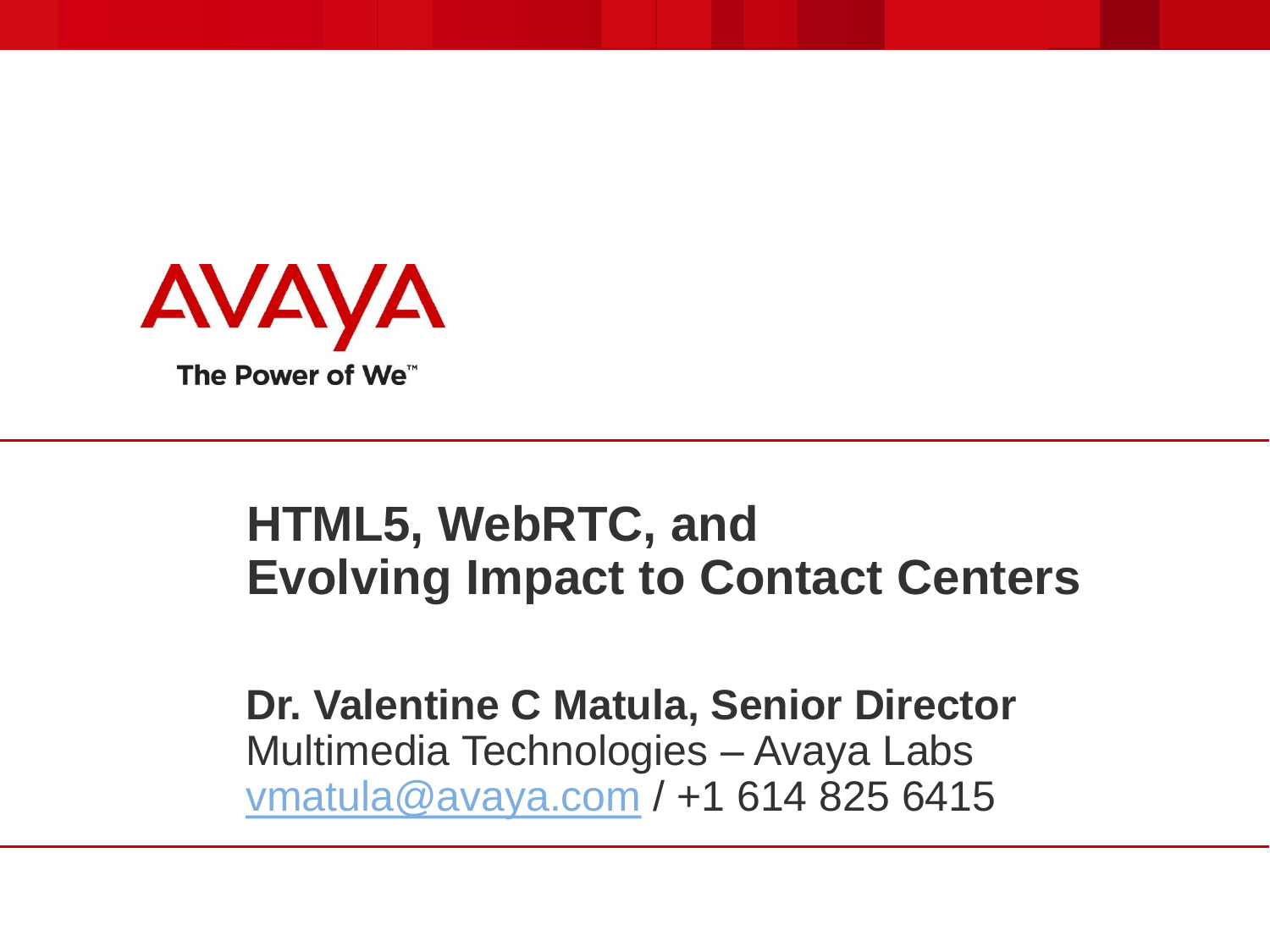

HTML5 & WebRTC have the potential to change the landscape of both **technology-based customer service** and **agent-based customer service**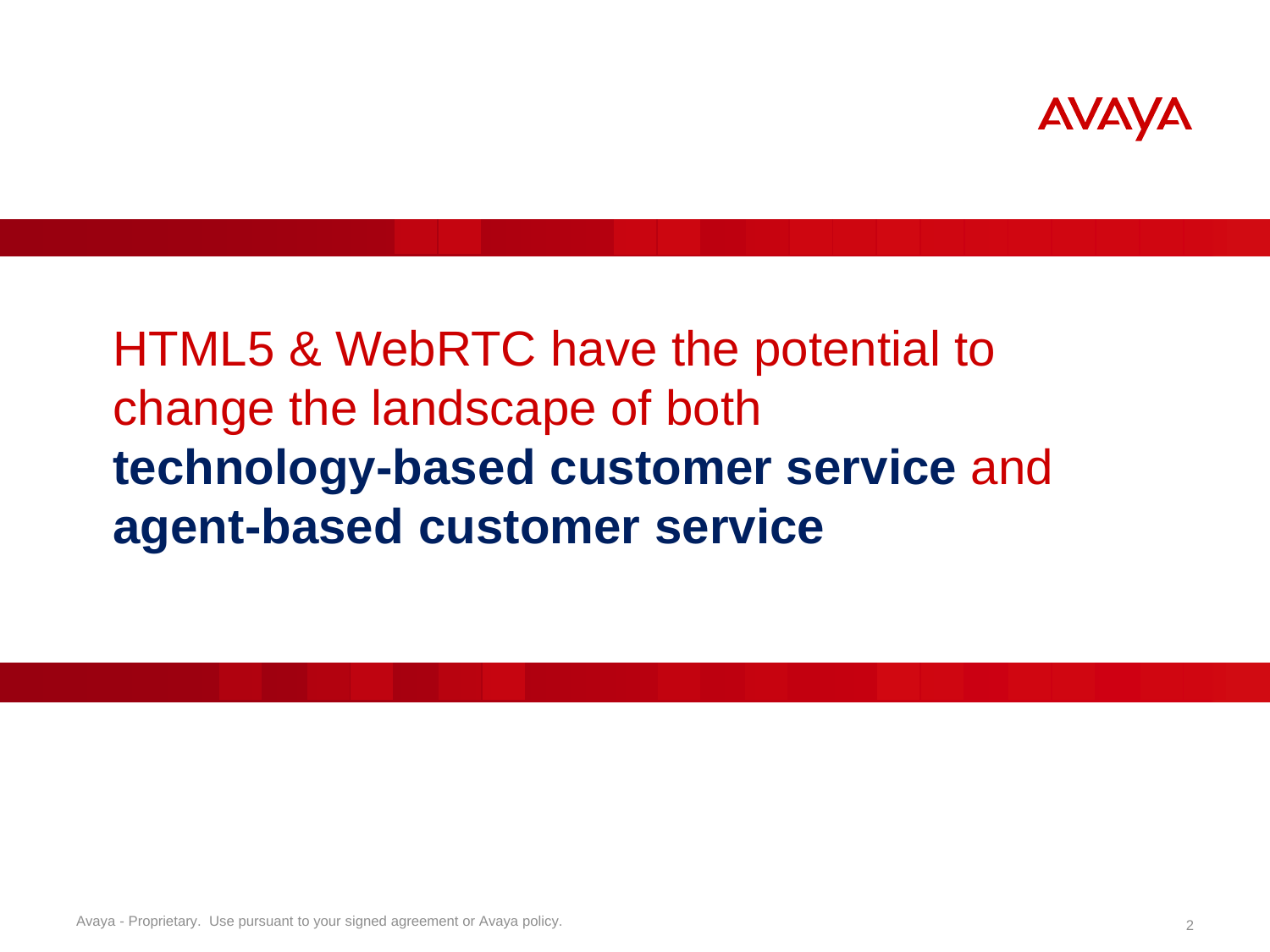

# **Strategic Planning Assumption:** By 2015, mobile Web technologies will have advanced sufficiently so that half of the applications that today would be written as native apps instead will be delivered as Web apps. *– Gene Phifer, Gartner, 2012*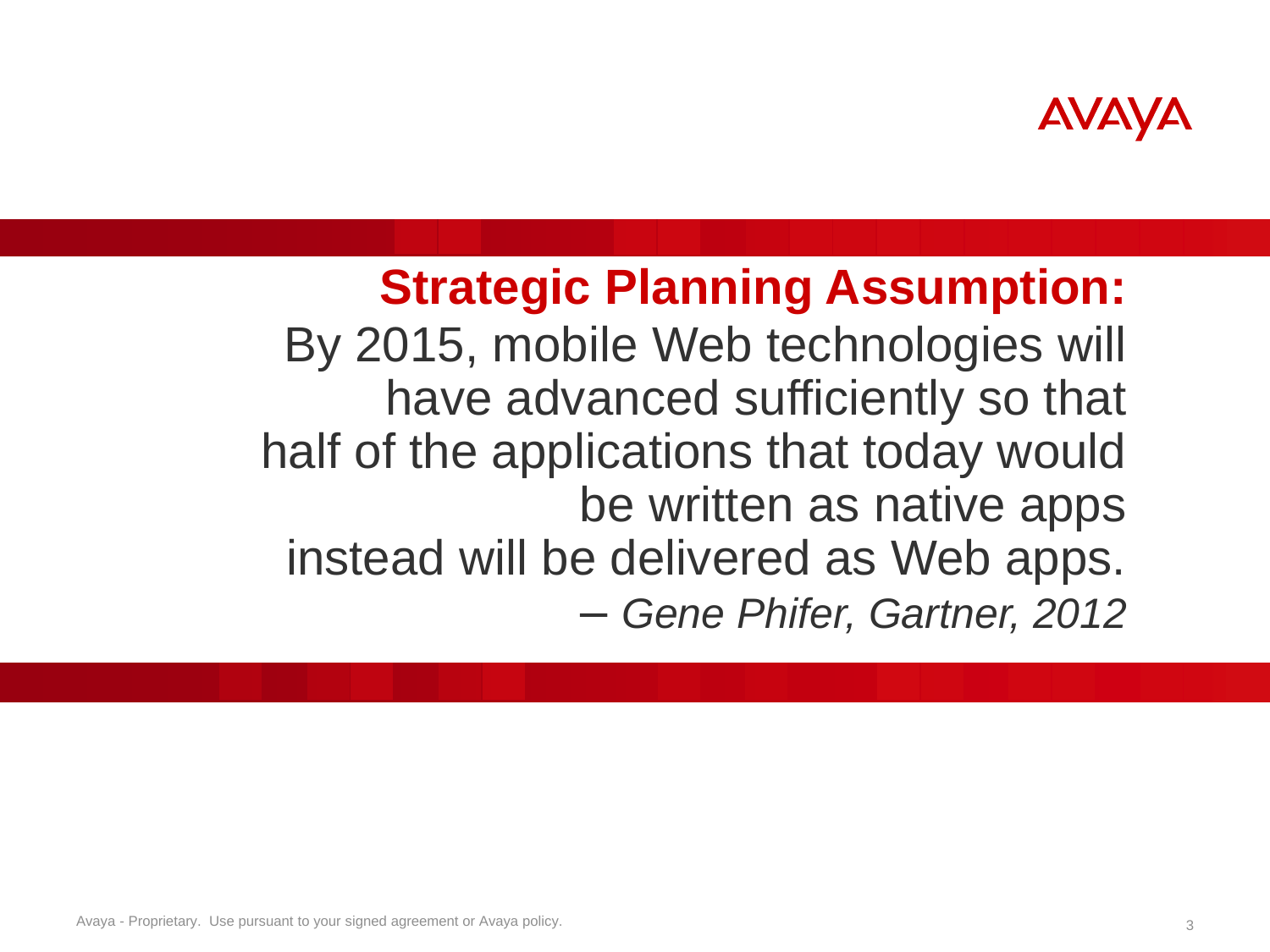### HTML5

- ▶ Extends the role of a browser from...
- ▶ A visual markup language interpreter … to …
	- An extended programmable platform for:
	- Responsive visual client services
	- Core-provided voice & video services
	- Expanded programming capabilities

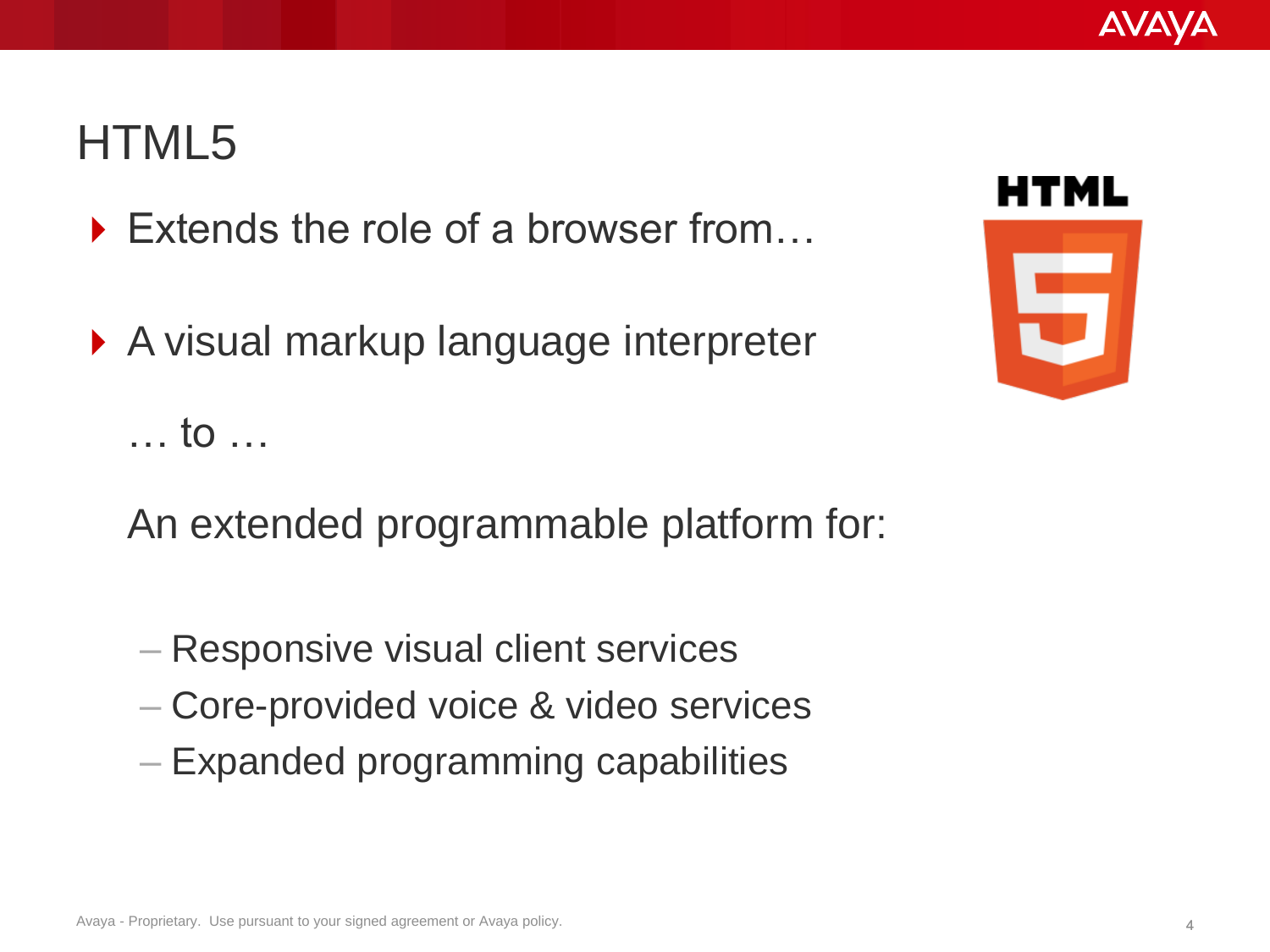# Evolving Status of HTML5

- ▶ Industry Momentum: Major browsers support it: **.** Safari, **U** Firefox, **O** Chrome, *C* Explorer 9
- ▶ HTML5 definition is not final, but is closed to new issues.
	- As of December 2012, is a [W3C Candidate](http://en.wikipedia.org/wiki/W3C_recommendation)  [Recommendation](http://en.wikipedia.org/wiki/W3C_recommendation)
- ▶ Three areas with different maturity:
	- Visual Interaction facilities, programming and control (near maturity -- several browser implementations)
	- Video and audio output (near maturity – but several codecs instead of original one)
	- Video and audio capture/encoding (Browsers now introducing support – zero to 12 months out)

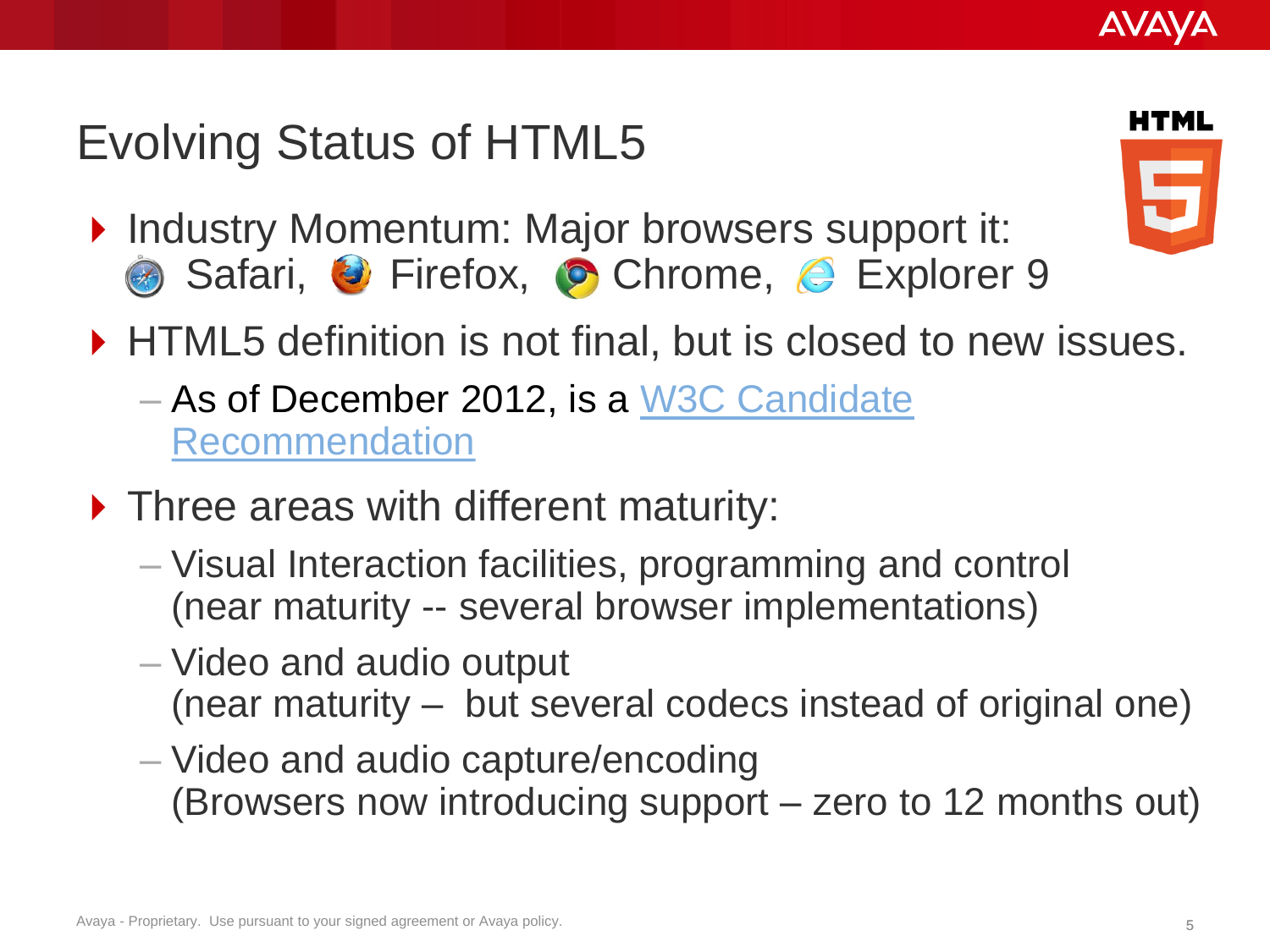

#### Current Status Link

- [http://html5test.com](http://html5test.com/)
- ▶ Chrome for PC now has full Voice & Video support
- ▶ Chrome Beta for Android now has Voice (6-Mar-13)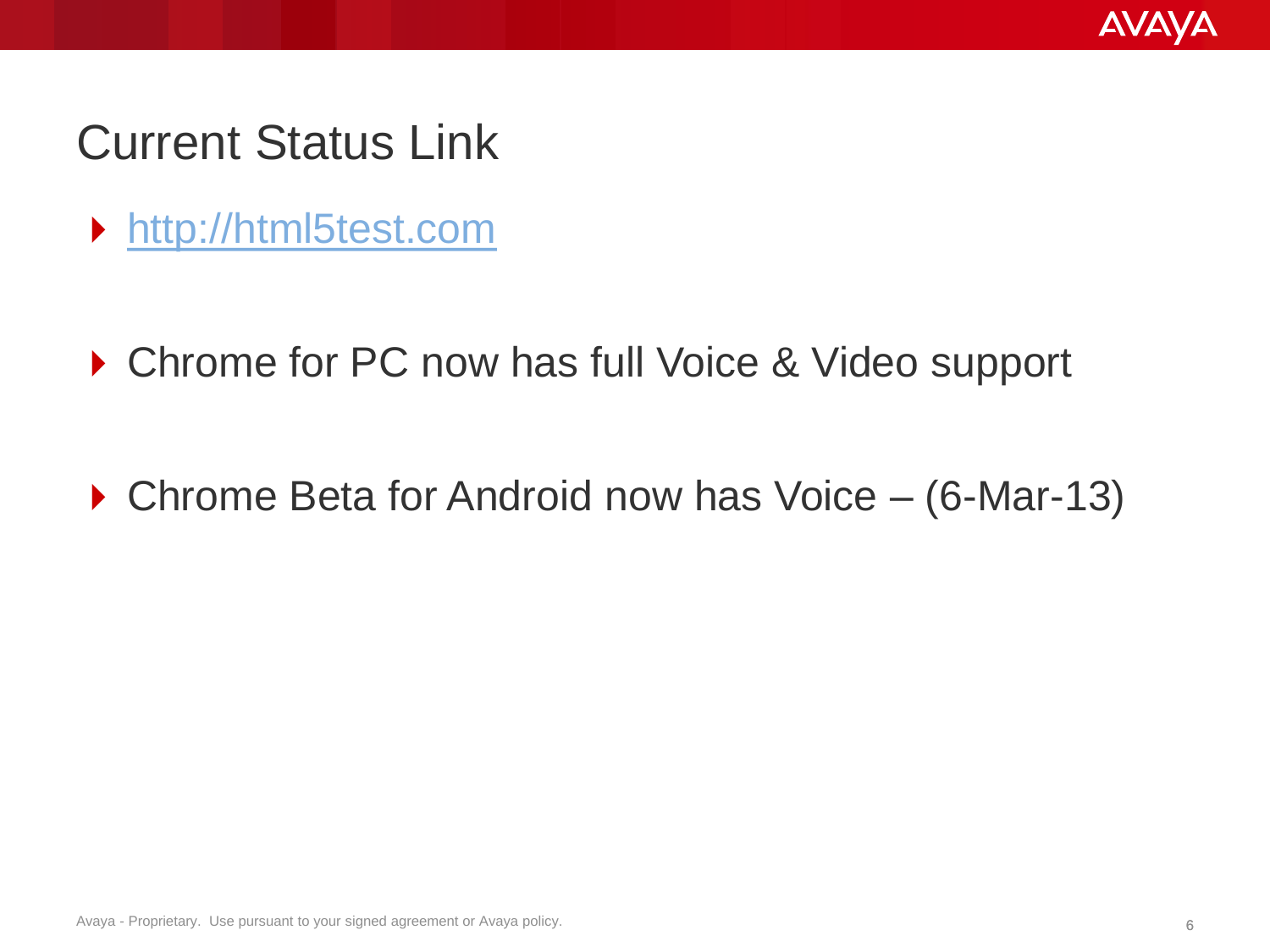

#### current

|                        |                              |     | Score Bonus |
|------------------------|------------------------------|-----|-------------|
| Maxthon 4.0 »          |                              | 476 | 15.         |
| Chrome 26 »            |                              | 468 | 13.         |
| Opera 12.10 »          |                              | 419 | 9           |
| Firefox 20 »           |                              | 394 | 10.         |
| Safari 6.0 »           |                              | 378 | -8          |
| Internet Explorer 10 » | Microsoft Surface and others | 320 | 6           |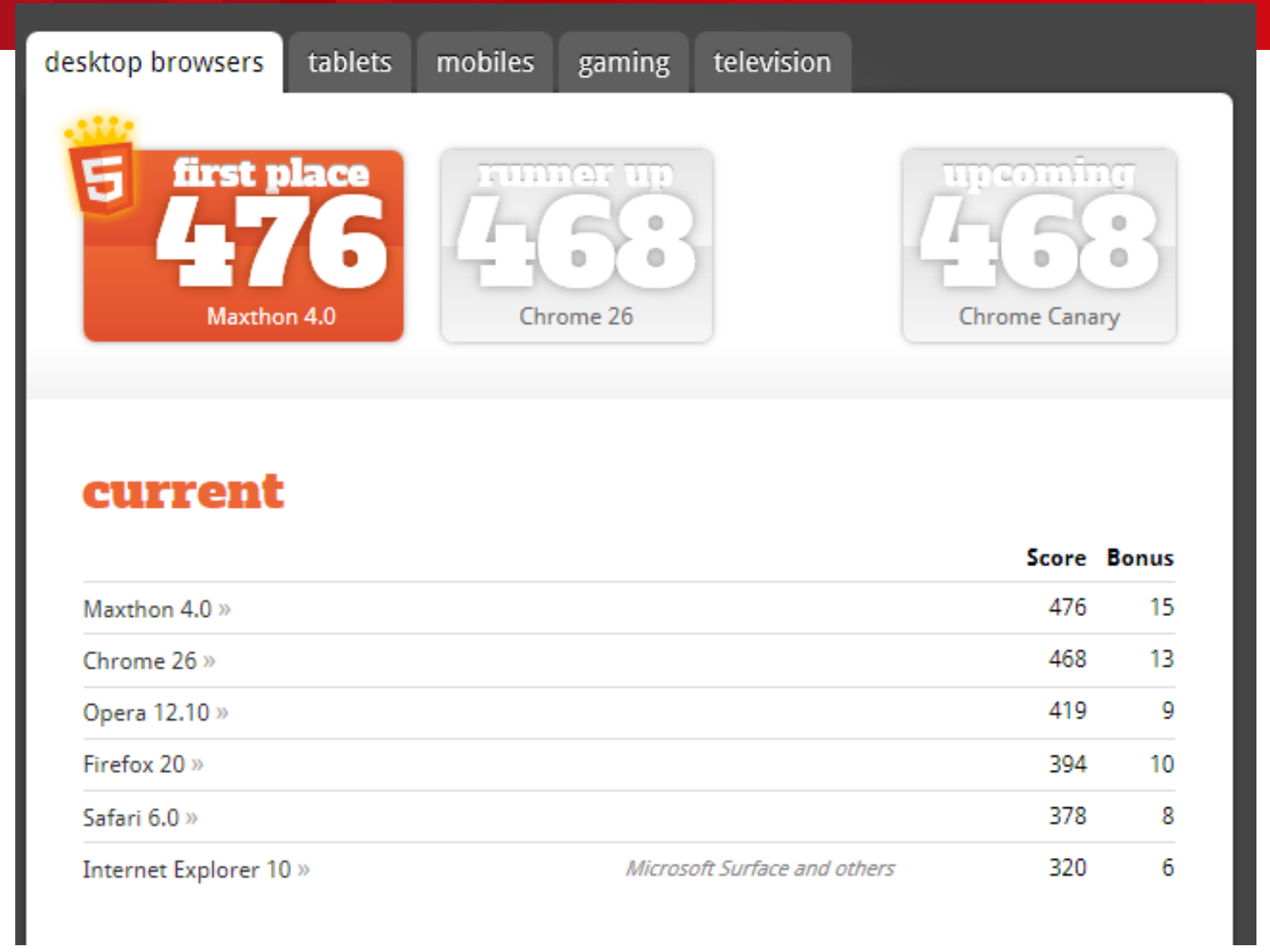

| b is | ×                 |  |
|------|-------------------|--|
|      |                   |  |
|      |                   |  |
|      | RIM Tablet OS 2.1 |  |



#### current

|                        |                                   |     | Score Bonus |
|------------------------|-----------------------------------|-----|-------------|
| Chrome 25 »            | All Android 4 devices             | 417 | 11          |
| RIM Tablet OS 2.1 »    | BlackBerry PlayBook               | 411 | 9           |
| Opera Mobile 12.10 »   | Multiple platforms                | 406 | 12          |
| Firefox Mobile 19»     | Multiple platforms                | 399 | 14          |
| iOS 6.0 »              | Apple iPhone, iPad and iPod Touch | 386 | 9           |
| Silk $2.2 \times$      | Amazon Kindle Fire                | 358 | 13          |
| Internet Explorer 10 » | Microsoft Surface and others      | 320 | 6           |
| Android 4.0 »          | Asus Transformer Prime and others | 297 | з           |
| webOS $3.0 \times$     | <b>HP TouchPad</b>                | 224 | 7           |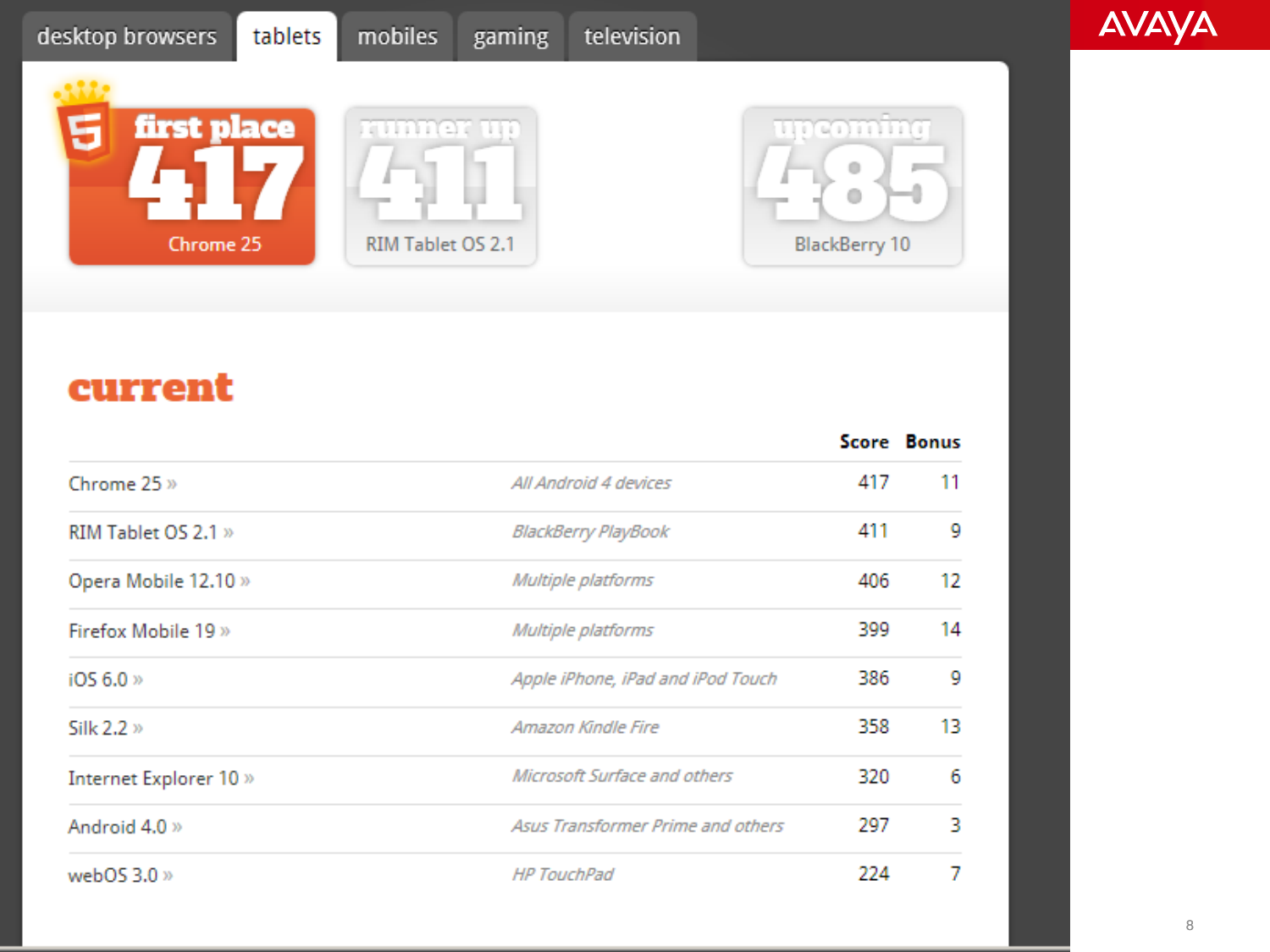

# WebRTC

# **WebCRTC**

#### ▶ WebRTC is a "partner" to HTML5

- –Provides a container for media signaling and codecs
	- •Signaling: Web sockets only
	- •Codecs: Common (G.711) and internet-optimized (iBLC, OPUS) Common (H.264 AVC), and alternatives (VP8)
- ▶ Google Media Engine (GME) has been called "WebRTC" they're not the same
	- –GME is the basis of the Google media contributions to the Chrome WebRTC module, derived from GIPS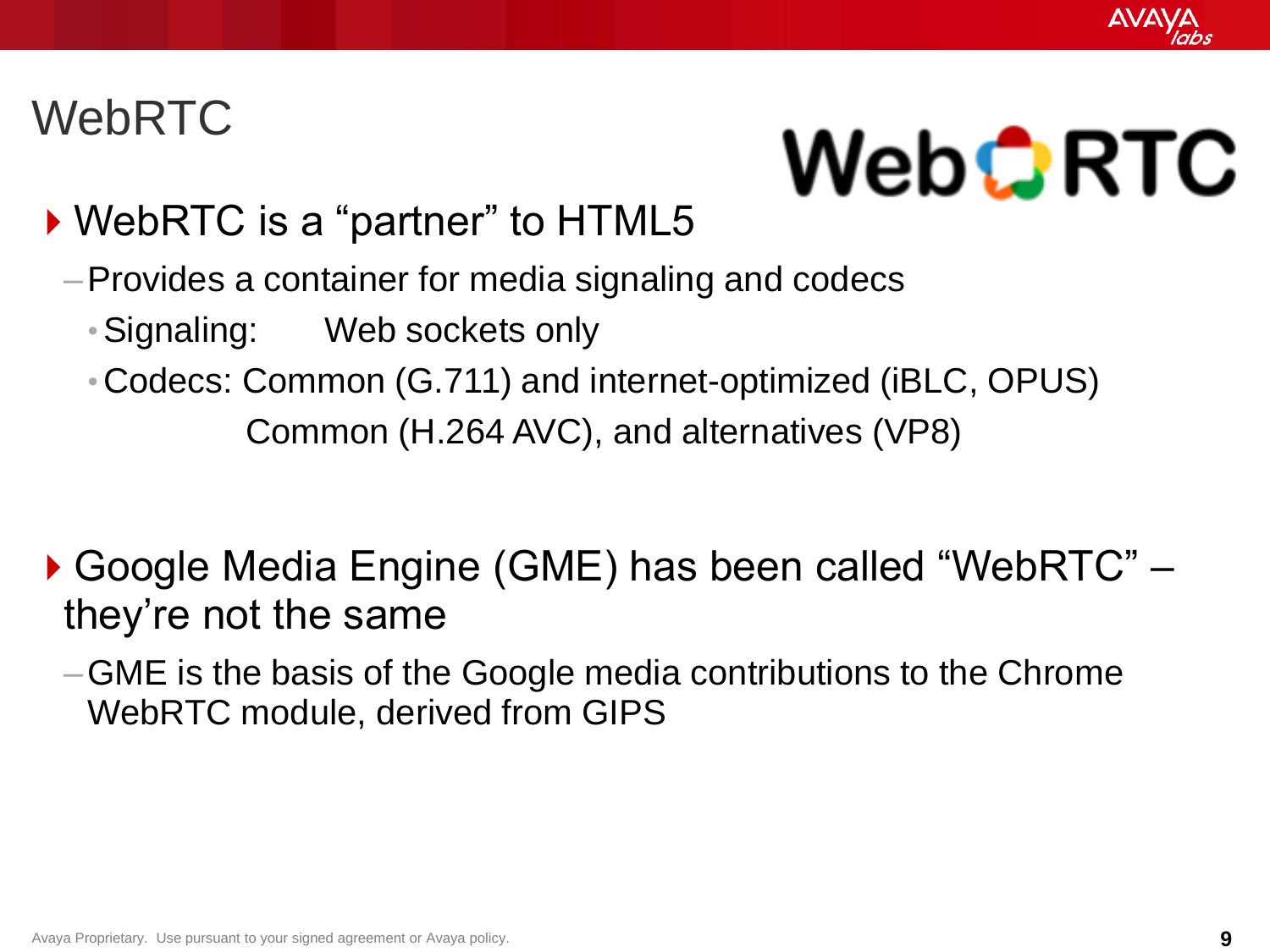

## WebRTC Audio

Adopters of the Internet-optimized codec OPUS will enjoy a superior audio experience

- ▶ WebRTC requires two audio codecs: G.711 and OPUS
- ▶ What is OPUS?
	- Open source codec, standardized in IETF RFC 6176
	- Best of internet and telephony characteristics
	- Two codecs in one package: SILK and CELT
	- Good music on hold (Contact Center)
	- Good packet loss concealment (Internet)
	- Good transcoding (conferencing and warm transfers)
	- Spans the range from standard voice to HD quality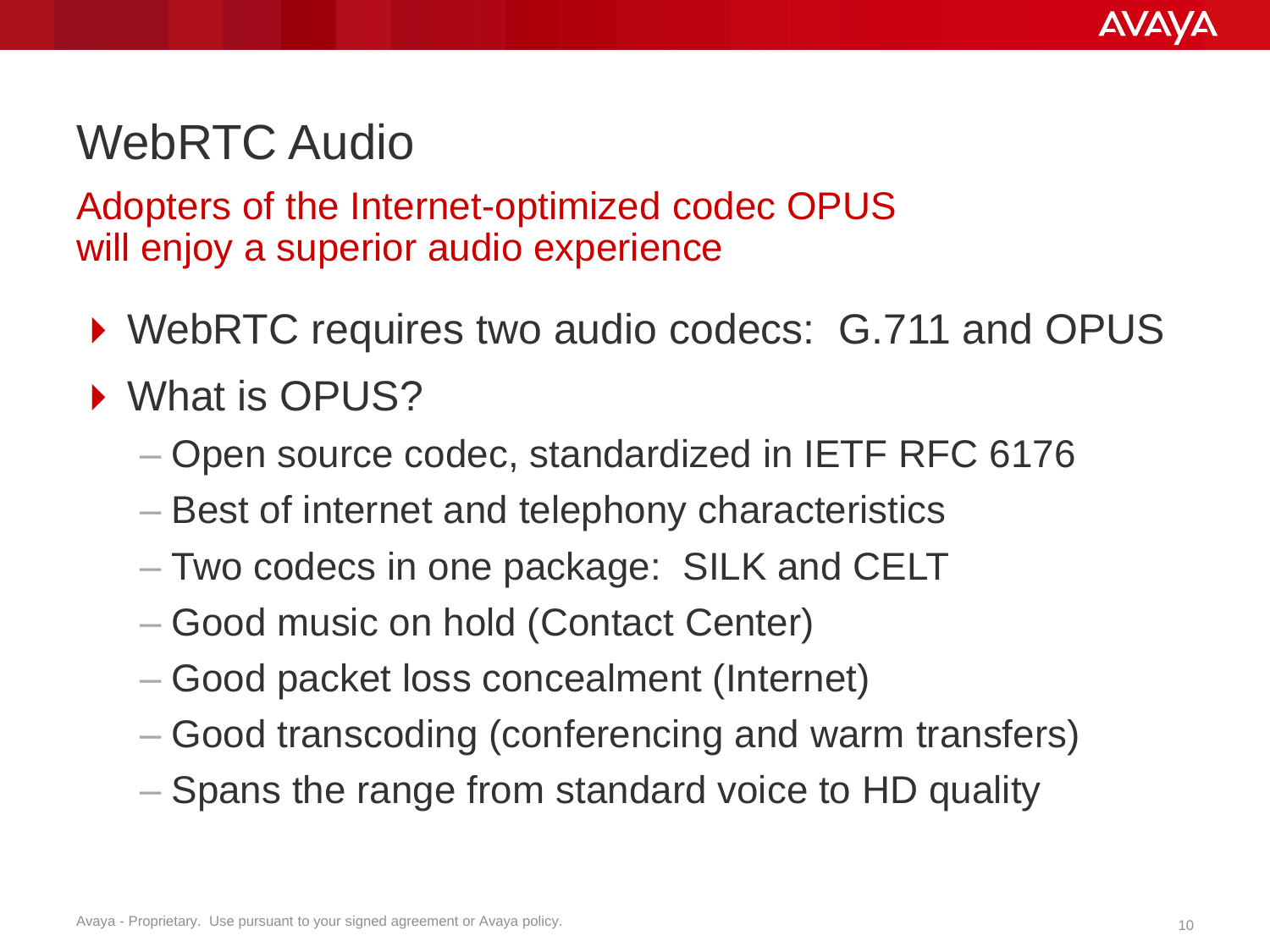# Potential HTML5/WebRTC-Based Application Architecture



© 2011 Avaya Inc. All rights reserved.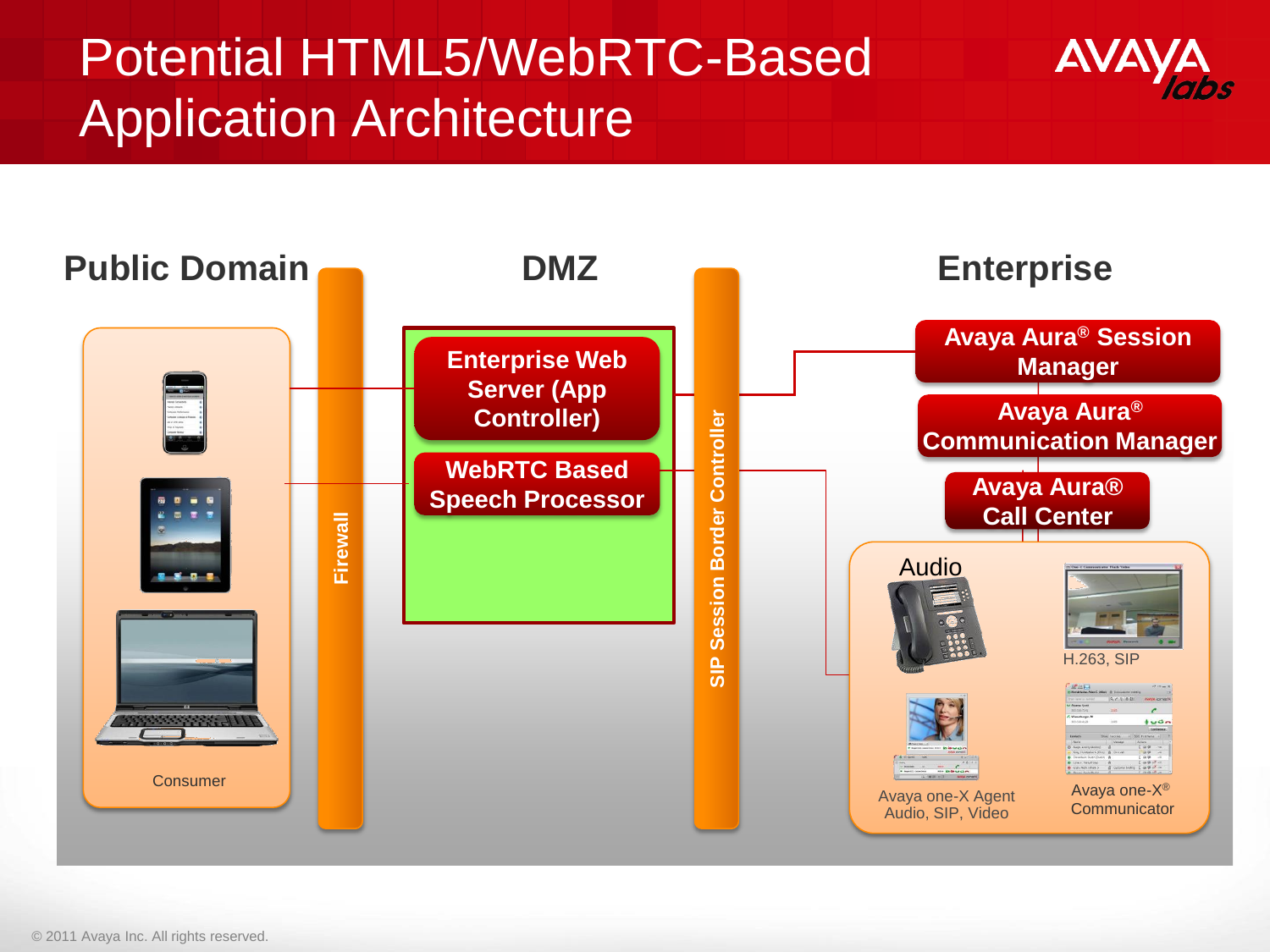#### **AVAVA**

# Dynamic Applications via HTML5, Quick Server-based Speech Apps Using WebRTC **Transport**



**Troubleshooting** 

Problem

Support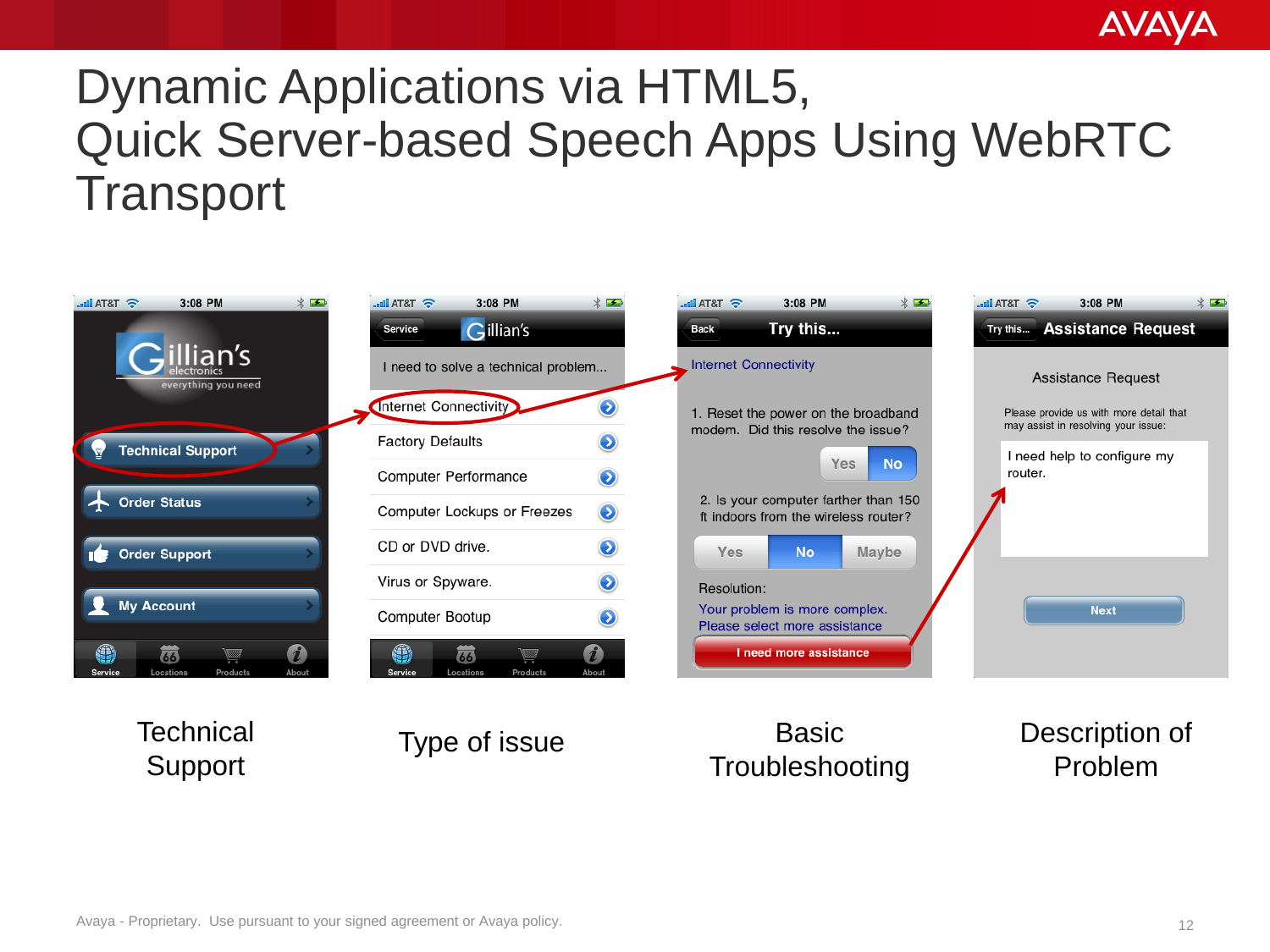

## HTML5 Plus and Minus

- Web application control using HTML5—responsive, but thin client **+**
- Speech resources in enterprise using standard access via WebRTC and browser-no need for downloaded app **+**
- Complete understanding of application context **+**

…but…



Must be connected to Internet

No additional optimization for device

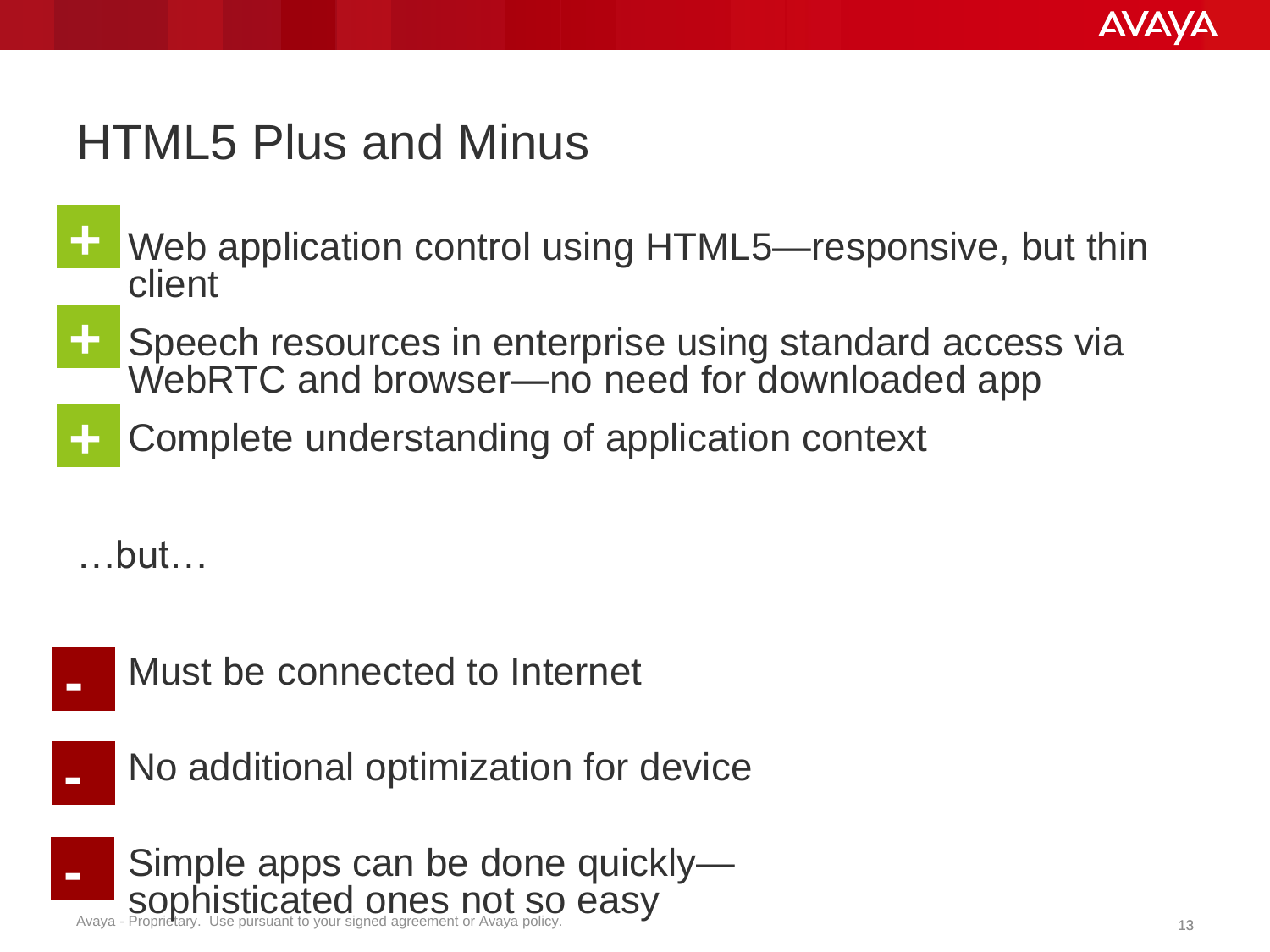

# The Future of Customer Service

- 1. Often starts with Web or Mobile Application
- 2. Issue or question encountered
- 3. (Text chat from PC user)
- 4. Add voice (and video, if you want) to talk about issue
	- Today a callback
	- Soon, HTML5/WebRTC transport
- 5. Cobrowsing / remote control if needed
- 6. Resolution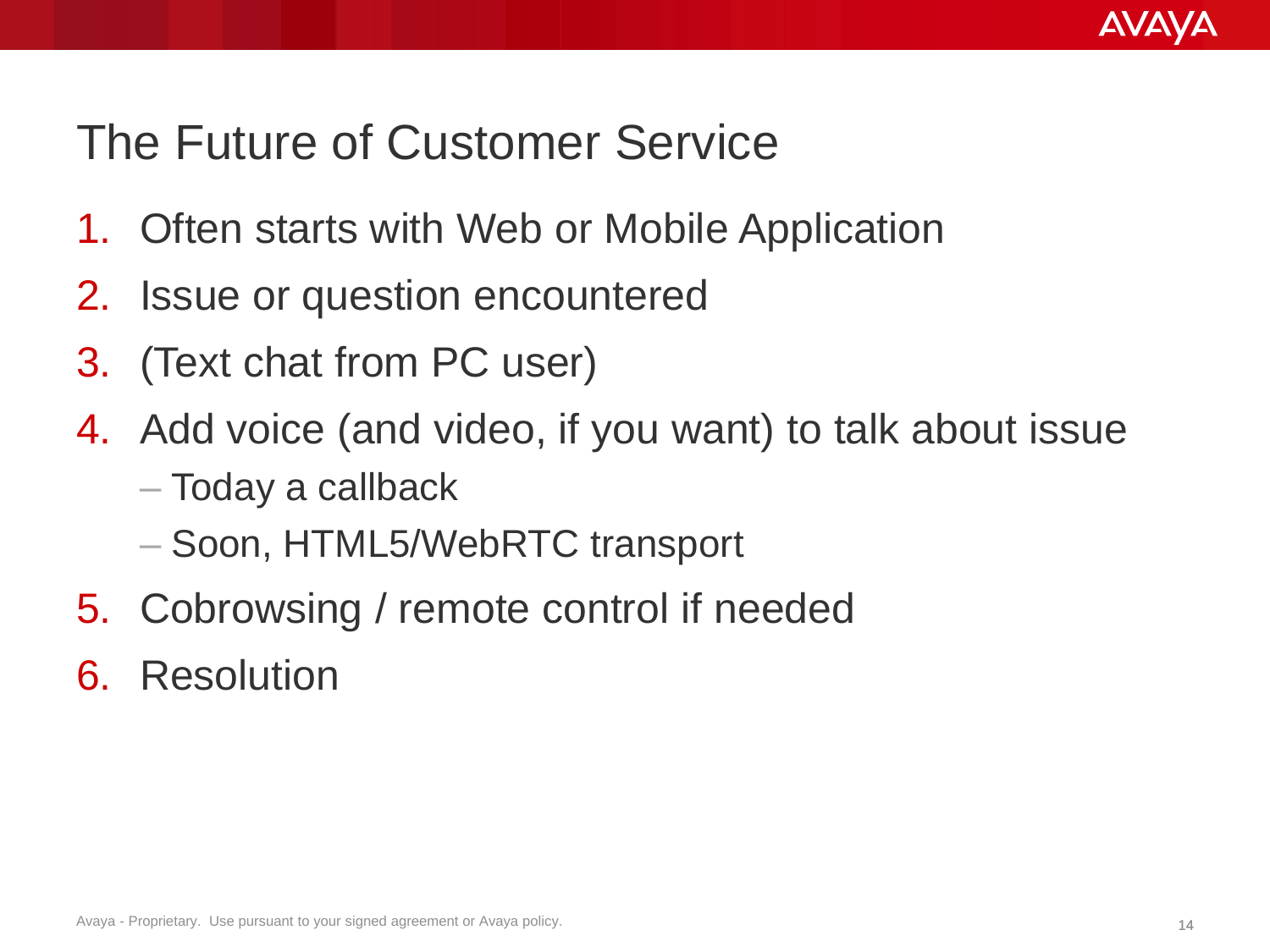

# Live Agent Contact Center Changes

- ▶ No need for IVR—
	- If you are just starting, visual choices are fast
	- If you are in an app, we already know where you are in your interaction with the company
- ▶ Move from "PBX ACD" to Work Assignment—the first work assigned might be that text chat !
- ▶ Likely codec is not G.711 / G.729—it's OPUS, affecting:
	- Contact center endpoints
	- PBX systems (conferenced transfers, escalations, offsite agents)
	- Recording and review systems
	- Speech Analytics (post-call and real-time)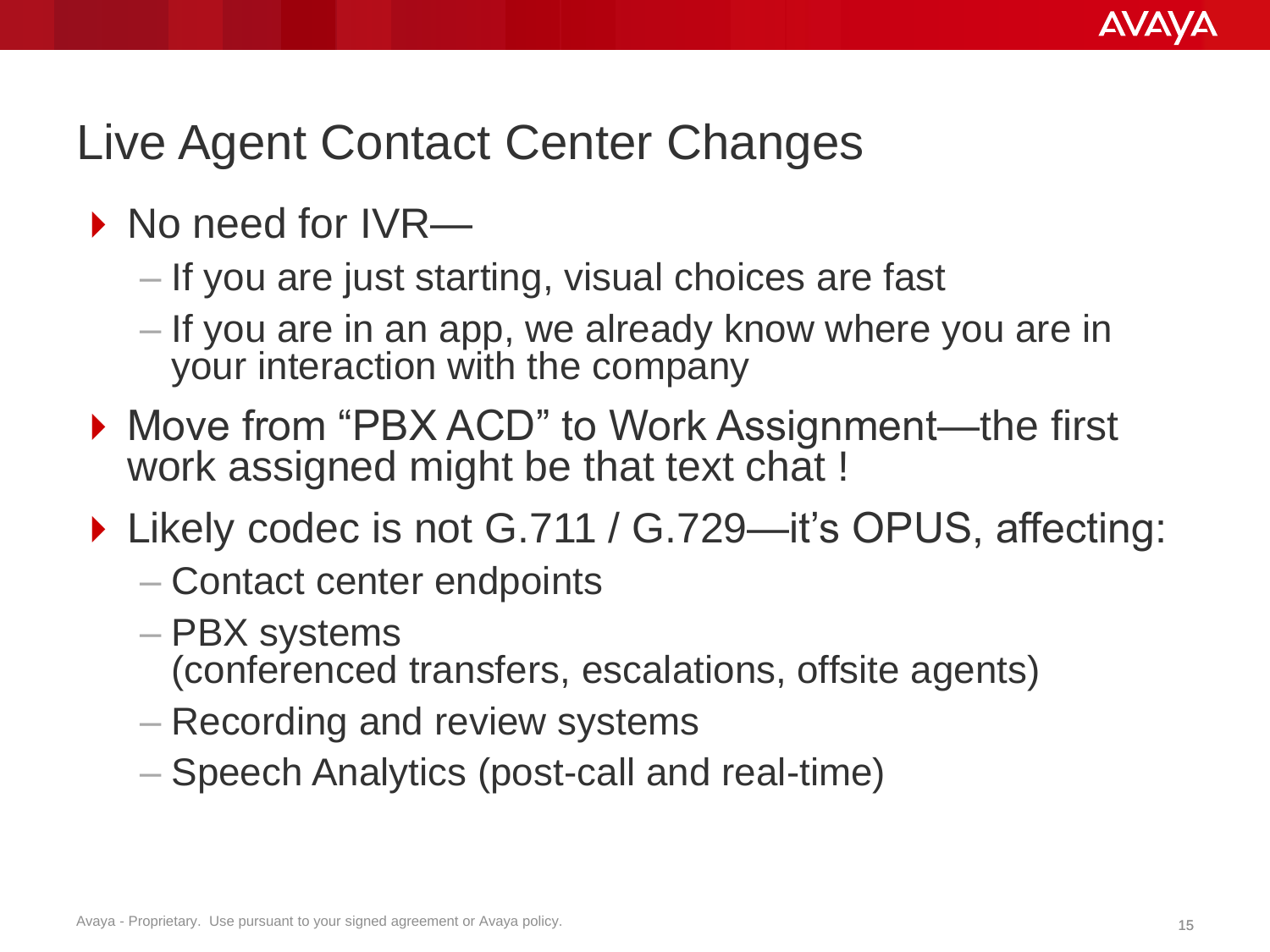

## **Summary**

- ▶ HTML5 / WebRTC is nearly here
- ▶ OPUS is the new change in audio
- ▶ Server-based applications can be made thin client now
- ▶ Contact centers will embrace 'Escalating Customer Service'
	- Adding voice is a natural step
	- Codec change will affect every component
	- The change in efficiency will be huge